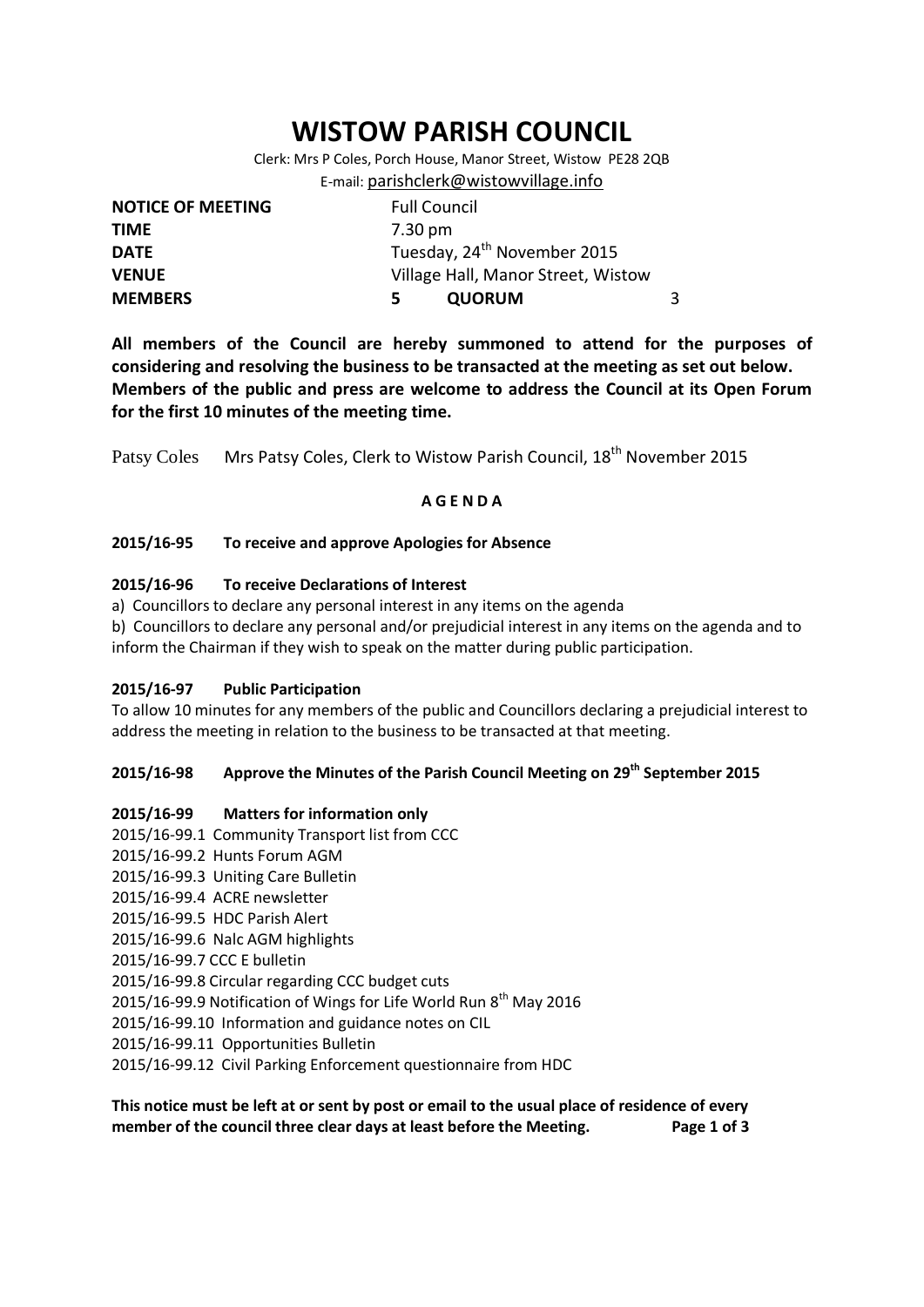Page 2

## **2015/16-100 Policing Matters**

2015/16-100.1 Speedwatch Update and training

- 2015/16-100.2 ECops updates (various)
- 2015/16-100.3 Update on Crime Figures and any other matters

**2015/16-101 To receive reports from County and District – Mr M Tew, Mr P Bucknell and Mrs A Curtis**

## **2015/16-102 Finance**

a) to approve the Financial Statement and Cashflow for October/November b) to approve payment of outstanding amounts Paid in October Clerk's salary £294.72 Clerk's expenses 636.81 CGM grass cutting E630.00 Play Inspection Co, 675.00 Cambridge Water **£16.60**  November CGM grass cutting E60.00 Bury Parish Council £39.00 P Coles Salary 6234.85 P Coles expenses 623.15

2015/16-102 c) All allotment rents have been received, income of £1103.28

# **2015/16-103 Correspondence**

2015/16-103.1 Email from resident regarding overhanging trees in playground 2015/16-103.2 Further update awaited on Secret Garden Party correspondence 2015/16-103.3 Review of electoral boundary and review of HDC electoral arrangements

# **2015/16-104 To consider any Planning Applications received and planning related issues**

2015/16-104.1 15/01874FUL and 15/01875LBC Proposed single storey rear and side extension including removal of existing lean-to rear extension roof and replacement with pitched roof plus the addition of solar panels. New glazed entrance lobby to side. Re-roofing of existing chapel roof, replacing the corrugated sheeting with natural slates and new insulation as appropriate. Removal of existing suspended ceiling in main chapel. Addition of secondary glazing to existing windows in main chapel . Provision of new air source heat pump to rear of proposed rear extension. Removal of impermeable paint finish to existing internal walls or chapel and new limed based permeable paint applied. Replacement of existing rainwater goods. Village Hall, Manor Street, Wistow 2015/16-104.2 15/01922/HHFUL Proposed conversion/extension of existing conservatory to form garden room. Chestnut House, Church Street, Wistow

2015/16-104.3 Planning Forum on 30<sup>th</sup> November 2015 at HDC

2015/16-104.4 Petition to Parliament for Town and Parish Councils to be compensated for delays in calling referendums on Neighbourhood Plans.

2015/16-104.5 Successful shared planning training with Bury, slide show available

# **This notice must be left at or sent by post or email to the usual place of residence of every member of the council three clear days at least before the Meeting. Page 2 of** 3